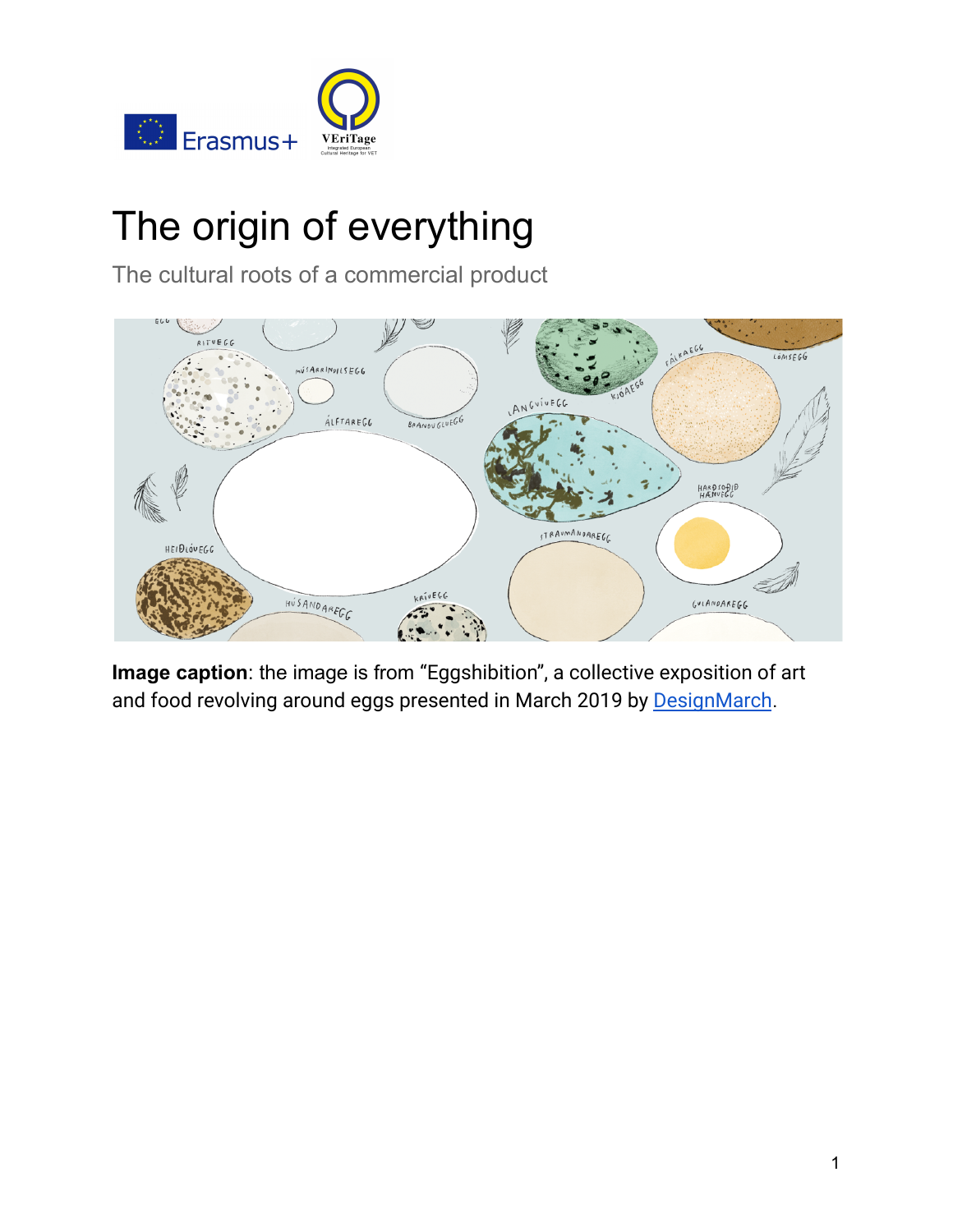

# Index

<span id="page-1-0"></span>

| <b>General overview</b>           | $\mathbf{2}$   |
|-----------------------------------|----------------|
| The chocolate eggs business model | 3              |
| <b>Activity overview</b>          | 3              |
| Descriptive activity sheet        | $\overline{4}$ |
| Stage 1                           | 4              |
| Stage 2                           | 5              |
| Stage 3                           | $\overline{7}$ |
| Eggs in art                       | 8              |
| <b>Activity overview</b>          | 8              |
| <b>Resources</b>                  | 9              |
| The chocolate eggs business model | 9              |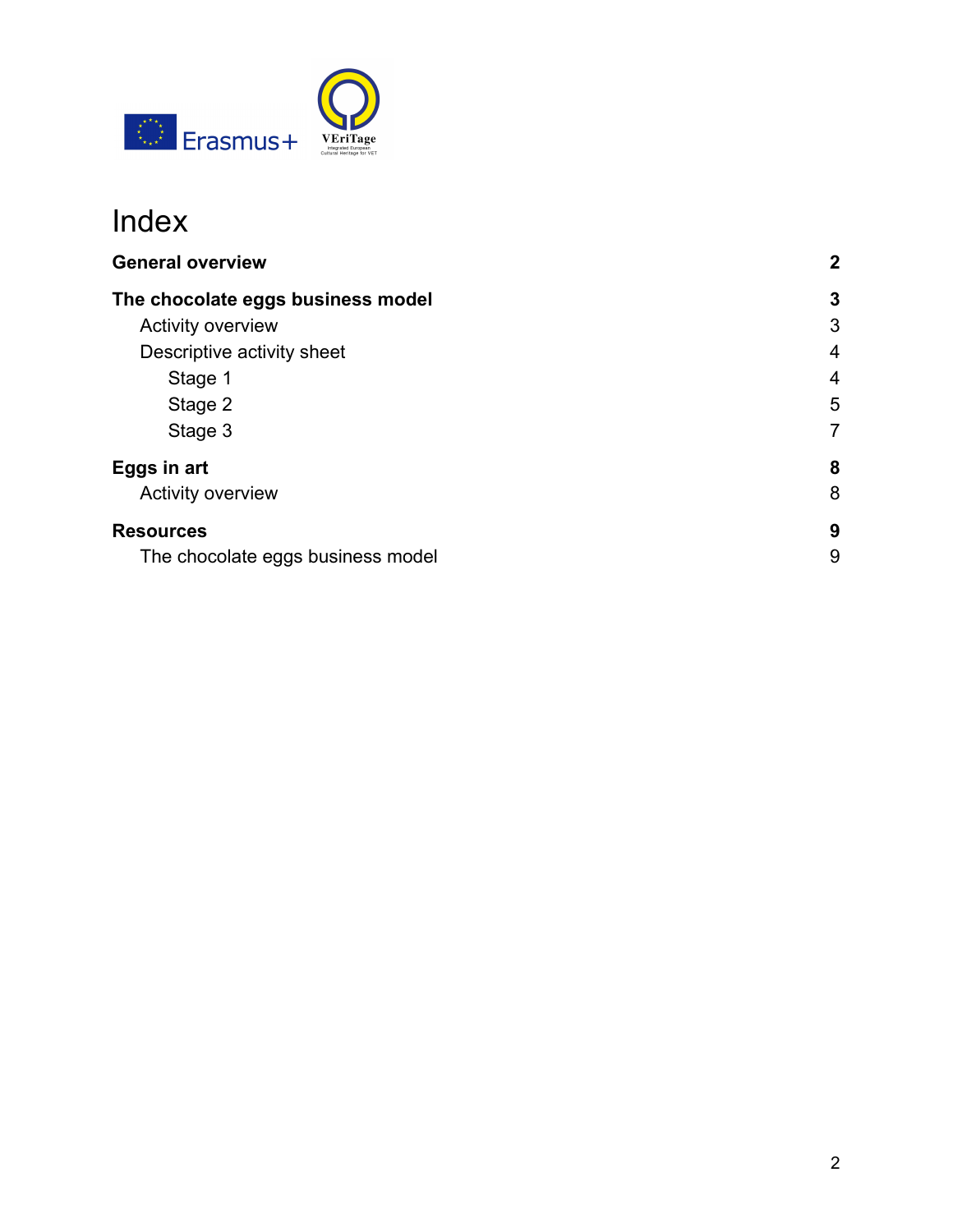

# General overview

The idea for the design of this exercise comes from a visit to the Icelandic artist Rán Flygenring's exhibition: "Eggshibition" and from the words by which the artist presented her work.

"It can seem such a random thing to think of, something you look past at the supermarket, but as we say in Icelandic 'all birds come from eggs.' They're the origin of everything, they're a symbol of birth, life and resurrection. They are food and they are home, but there are also so many instances of eggs in the art and pop culture that one never thinks about, like the Fabergé eggs, Kinder eggs, the surprise Easter eggs or the golden egg."

As in the words of the young Icelandic illustrator, the exercise swings among the spaces of myth, economy and art in a mutual contamination that underlines the complexity of the issue and reveals its cultural charm.

The exercise can be exploited in courses that include economics lessons, as well as in the HORECA sector.

The exercise presents in detail one activity and outlines one more that teachers and trainers will be able to finalise following the model.

# <span id="page-2-0"></span>The chocolate eggs business model

### <span id="page-2-1"></span>Activity overview

The activity asks the students to reflect on the symbolic meaning of the egg, to outline an overview of the role of this primordial element in history and in different cultures and to explore its hidden meanings in one product of great commercial success. As a final product the activity asks students to report on the case story (Ferrero Kinder surprise) using the Canvas business model.

The activity has been designed for students of the HORECA sector.

#### **Final product**

● Canvas business model analytical report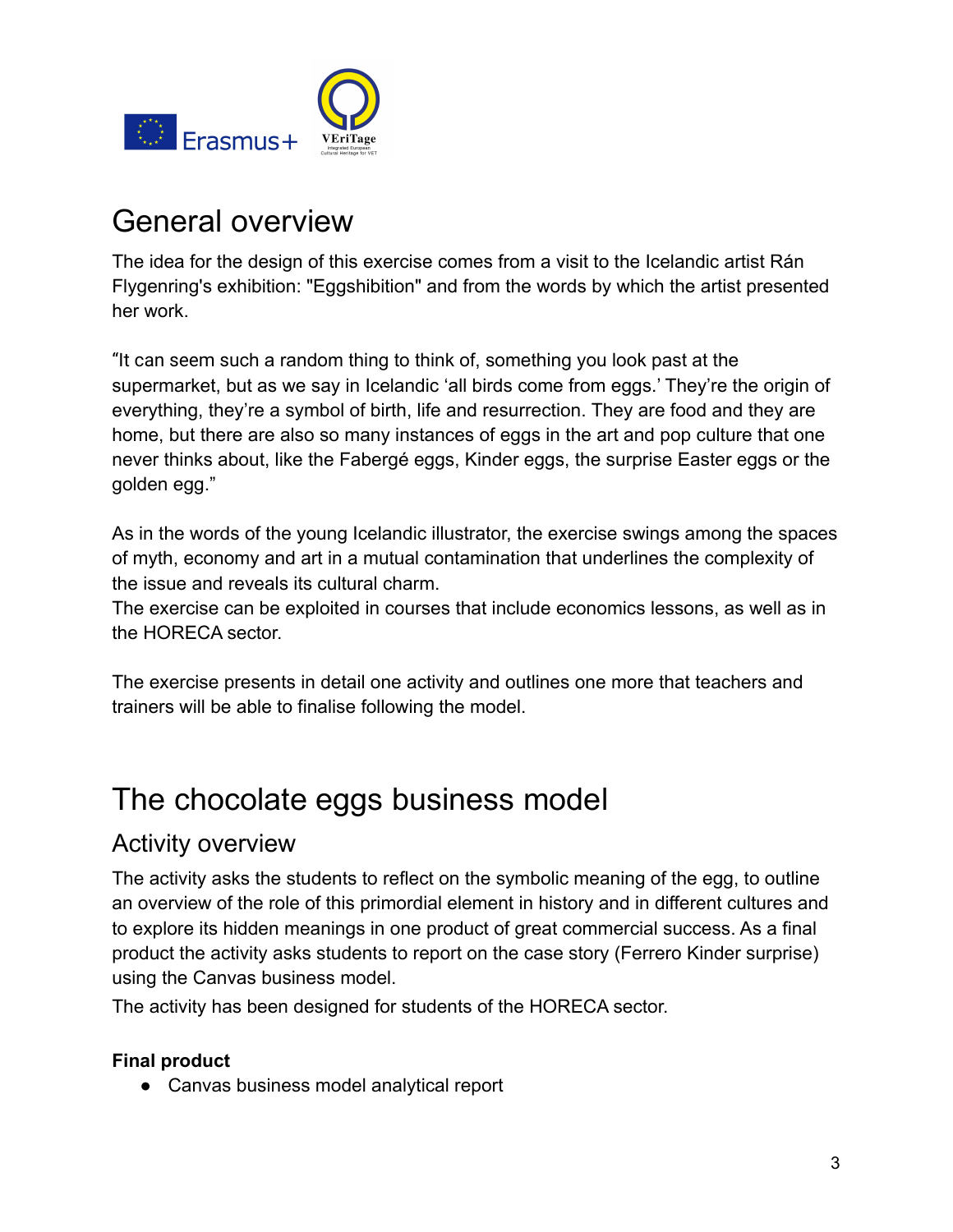

#### **Specific knowledge**

- Relationship between symbolism and marketing
- Canvas business model

#### **Level of difficulty**

The exercise, as a whole, has a medium-high level of difficulty as it presupposes an intermediate entry level for the skills and knowledges on which it works:

- Multilingual competence
- Literacy
- Cultural awareness and expression
- Entrepreneurship competence

### <span id="page-3-0"></span>Descriptive activity sheet

<span id="page-3-1"></span>Stage 1

#### **Description**

This phase is for the whole class. Guide your students to comment on the Rán Flygenring below mentioned assessment by a group discussion. As an example, to deepen the topic, we invite you to present the following resources to your students, asking them to get resources for a classroom debate: [Eggs as a symbol of life;](https://www.alimentarium.org/en/knowledge/eggs-symbol-life) [Eggs as](https://www.alimentarium.org/en/knowledge/eggs-symbol-mourning) [a symbol of mourning;](https://www.alimentarium.org/en/knowledge/eggs-symbol-mourning) [Eggs in Hinduism](https://www.alimentarium.org/en/knowledge/eggs-hinduism)**.**

The suggested resources are in English, but there are plenty of resources on this topic in many different languages.

#### **Objectives**

- Increase the students' ability to understand spoken messages, in English (Multilingual competence).
- Increase the students' ability to distinguish and use different types of sources, to search for, collect and process information, to use aids, and to formulate and express one's oral arguments in a convincing way appropriate to the context (Literacy).
- Increase the students' knowledge of local, national, regional, European and global cultures and expressions, including their languages, heritage and traditions, and cultural products, and an understanding of how these expressions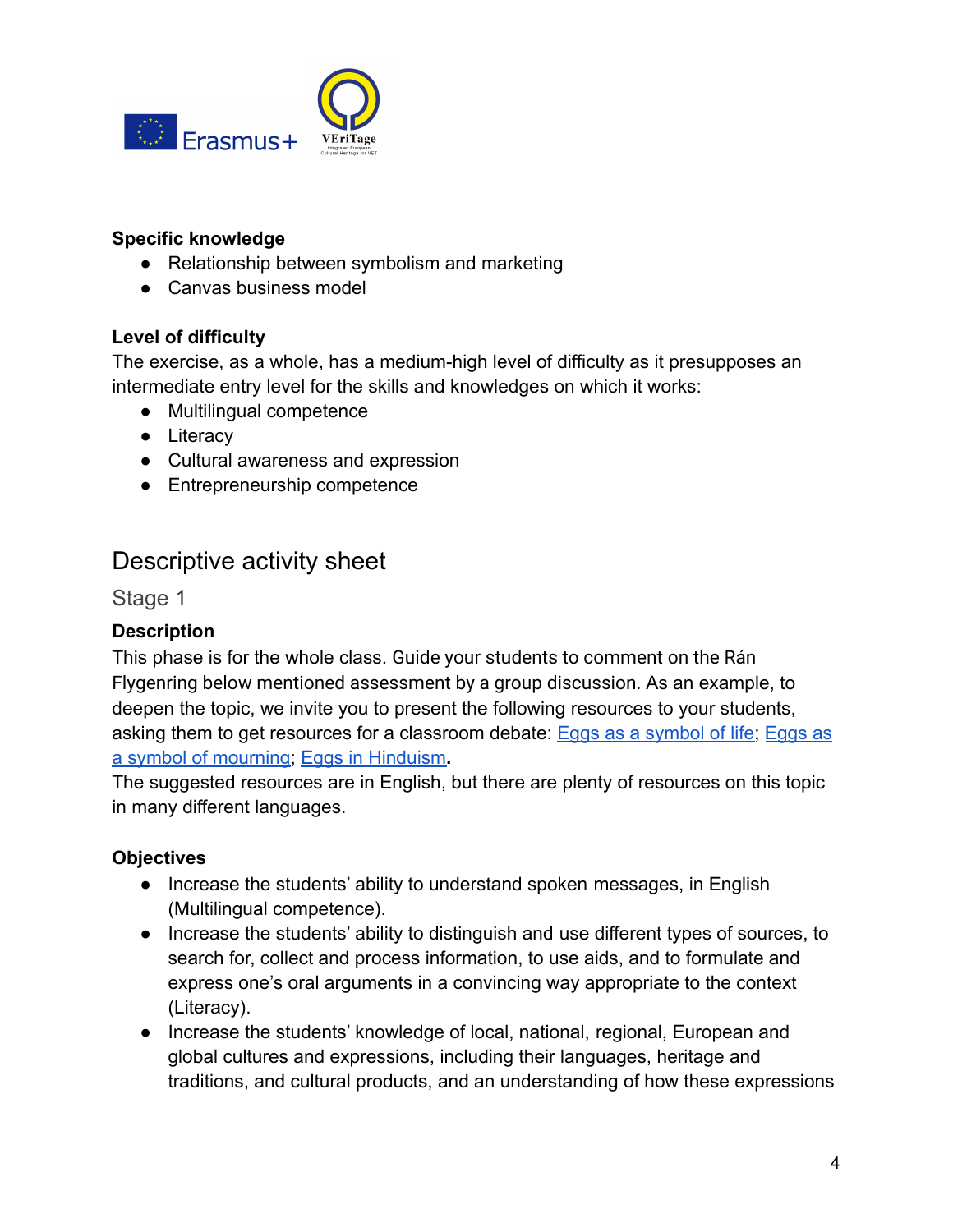

can influence each other as well as the ideas of the individual (Cultural awareness and expression)

#### **Key competences**

- Multilingual competence
- Literacy
- Cultural awareness and expression

#### **Resources**

- Teacher contact person for the activity
- The group of teachers we suggest is composed by: teachers of the linguistic axis.
- Some printed copies of the mentioned Resources

#### **Duration**

- 60 minutes suggested resource analysis
- 30 minutes debate

#### <span id="page-4-0"></span>Stage 2

#### **Description**

This phase is for two class groups. Ask your students to do a research on Ferrero's product: kinder surprise, trying to understand how the symbolic meaning of the egg is commercially exploited, what are the characteristics of the product, what are the sales channels, what are the target groups.

In the research, ask your students to identify the information needed to answer the following questions:

- What are the customer segments of the product (Who are the customers?)
- What are the value propositions of the product (Why do customers buy the product?)
- What are the product's promotion and sales channels (How is the product advertised and sold)
- What are the relationships with the customer (How does the company interact with the customer?)
- What are the income flows
- What are the key activities (What are the strategic activities that the company does to sell the product?)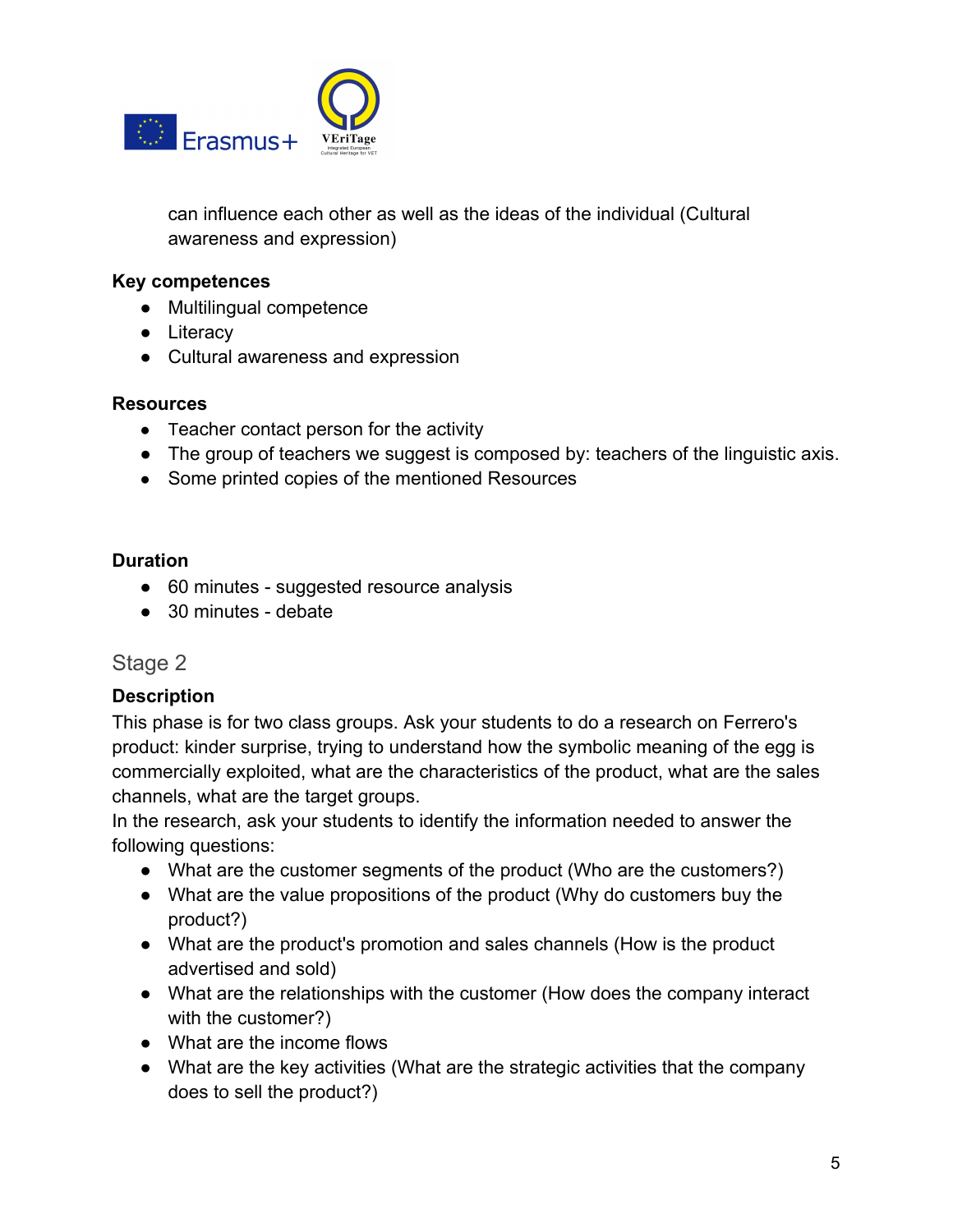

• What are the key resources (What are the strategic assets the company must have in order to be competitive?)

By way of example we propose a hypothetical research path to answer the first question of the list:

To get started we recommend you watch the Kinder surprise [promotional video.](https://www.kinder.com/uk/en/kinder-surprise) Watching the video you can collect some basic information: you will discover that the product is for children over three years old, while buyers are mainly parents who are looking for something special for their children. Continuing your online search you may discover that there is a Ferrero app collection on [Google Play,](https://play.google.com/store/apps/details?id=com.ferrero.magickinder.tablet&hl=en) available for children from 6 to 12 years old or that [Kinder surprise toys](https://www.google.com/search?q=kinder+sorpresa+collectors&source=lnms&tbm=isch&sa=X&ved=0ahUKEwj93pr5vOHjAhWByKQKHT6gDgMQ_AUIESgB&biw=1248&bih=585#imgrc=_) are also appreciated by adults and there is a real circuit of collectors.

#### **Objectives**

- Increase the students' ability to understand spoken messages, to read and understand text ,in English (Multilingual competence).
- Increase the students' abilities to distinguish and use different types of sources, to search for, collect and process information, to use aids, and to formulate and express one's oral and written arguments in a convincing way appropriate to the context (Literacy).
- Increase the students' knowledge that there are different contexts and opportunities for turning ideas into action in personal, social and professional activities, and an understanding of how these arise (Entrepreneurship competence).
- Increase the students' knowing and understanding approaches to planning and management of projects, which include both processes and resources (Entrepreneurship competence).

#### **Key competences**

- Multilingual competence
- Literacy
- Entrepreneurship competence

#### **Resources**

● Teacher contact person for the activity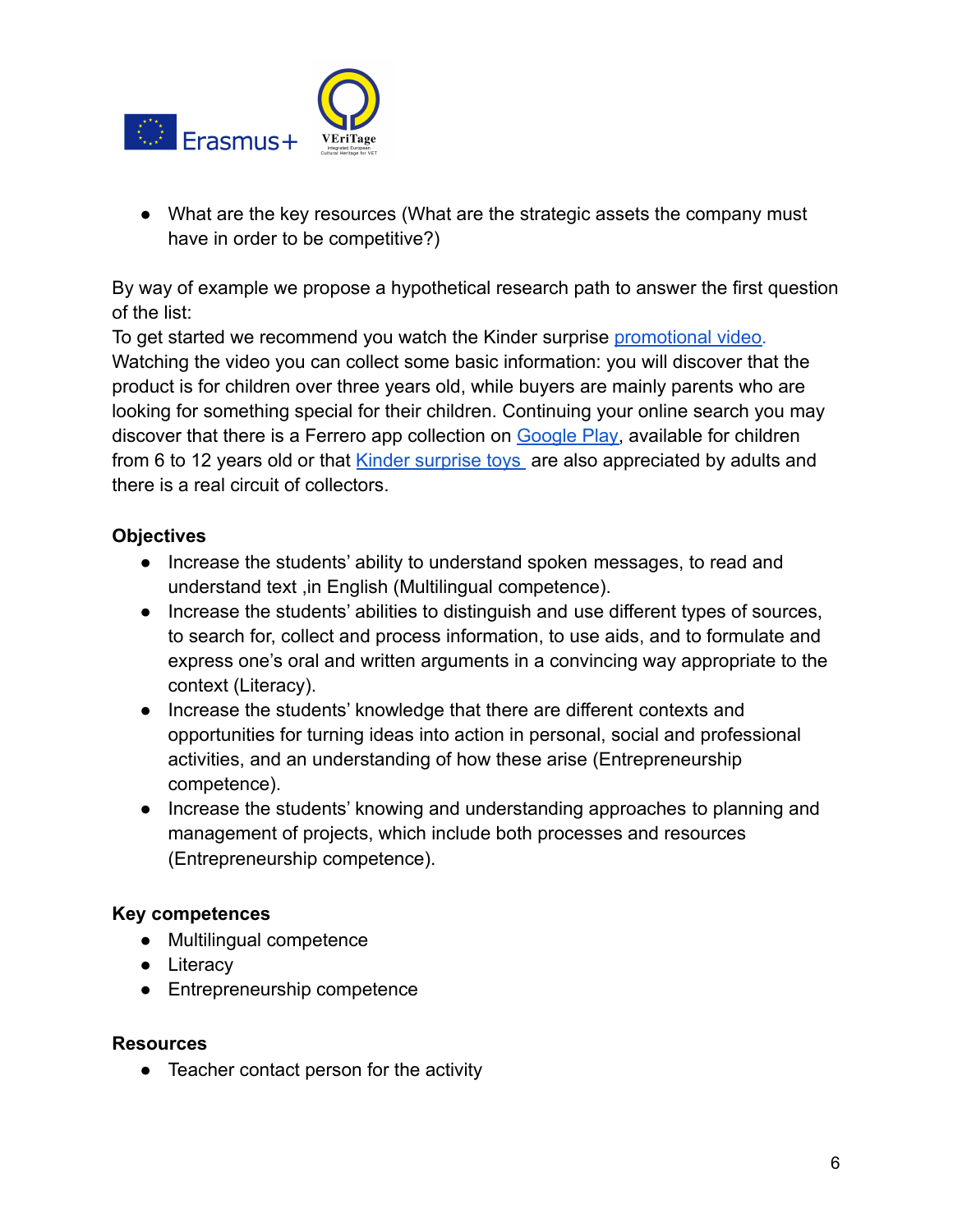

- The group of teachers we suggest is also composed by: teachers of the linguistic axis; an expert of marketing
- Internet connection, computer

#### **Duration**

- 60 minutes Internet research
- 60 minutes processing answers

#### **Notes**

We selected one specific brand but, according to your experience and to specific national context, it is possible to select different brands. The suggested resources are in English, but it is possible to find resources in some different languages.

#### Stage 3

#### **Description**

We suggest introducing this phase of the activity by presenting the Canvas business model in its overall structure and in its individual components to the class. It is then suggested to divide the students into two groups and ask them to systematize the data collected in the previous phase using the model and producing a brief final report.

The document should be implemented digitally (using, as an example, the Google Drive tools).

#### **Objectives**

- Increase the students' critical thinking and ability to assess and work with information (Literacy).
- Increase the students' abilities to distinguish and use different types of sources, to search for, collect and process information, to use aids, and to formulate and express one's oral and written arguments in a convincing way appropriate to the context (Literacy).

#### **Key competences**

• Literacy

#### **Resources**

• Teacher contact person for the activity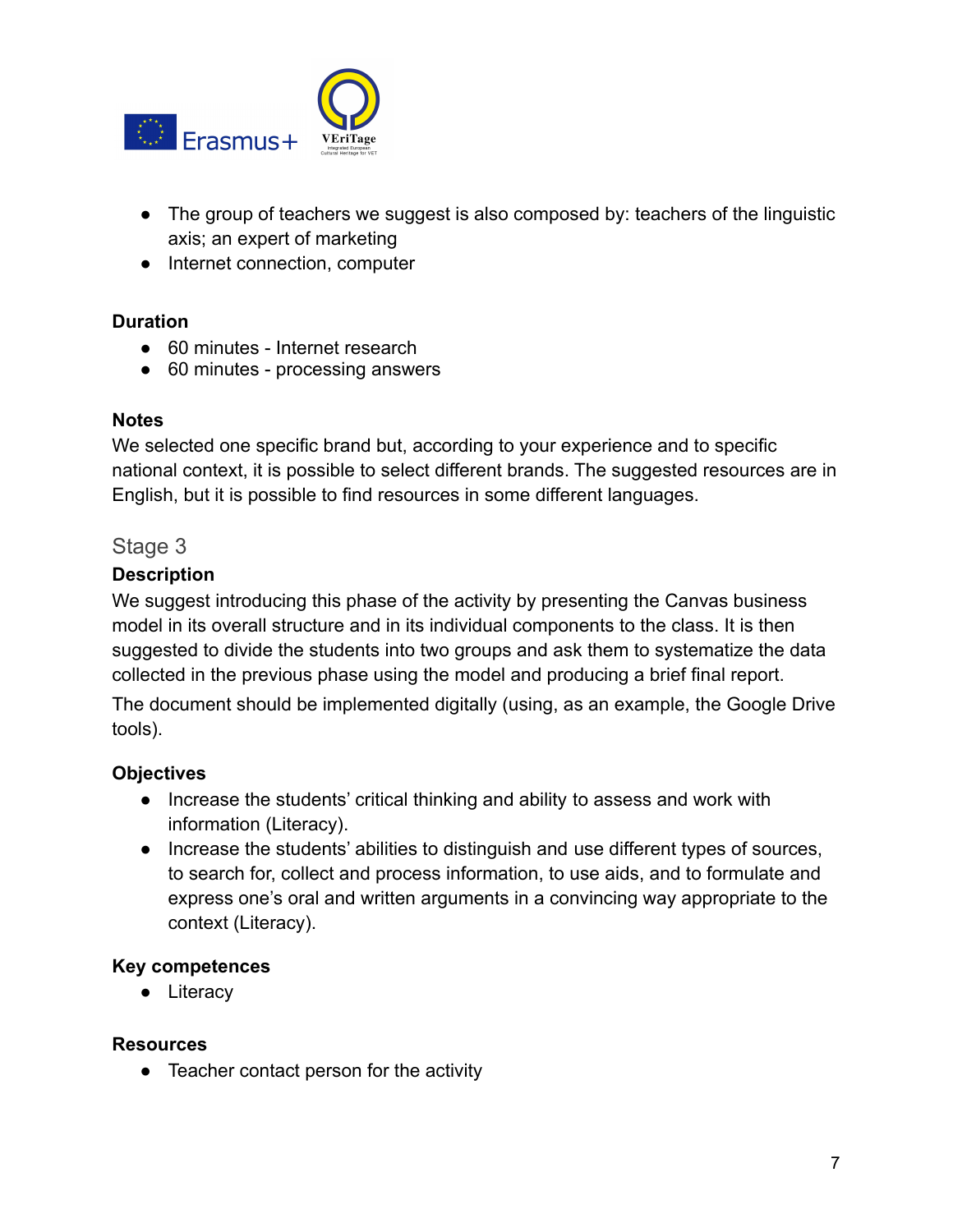

- The group of teachers we suggest is also composed by: teachers of the linguistic axis; an expert of marketing
- Equipment: Internet connection, computer, blackboard, pen and pencil, some printed copies of the Canva model.

#### **Duration**

- 60 minutes presentation of the Canva business model
- 60 minutes final report

# <span id="page-7-0"></span>Eggs in art

### <span id="page-7-1"></span>Activity overview

Starting from a desk research on eggs as an element widely represented in art, the activity invites students to virtually visit some famous museums and art galleries all over Europe to search for artworks of past and present time in which eggs are represented in their different meanings. The activity is a sort of treasure hunt by which students would discover both famous artworks and art places.

The suggested steps of the activity are the following:

1. Divide your students into groups and ask them to explore European museums and art galleries to find examples of artworks in which there is one (or more) eggs.

As an example we suggest you the following:

- Brera Pinacoteca (Milan) where your students would find a famous Madonna, by [Piero della Francesca](https://pinacotecabrera.org/en/collezione-online/opere/the-virgin-with-child-angels-and-saints/).
- [Fabergé Museum](https://fabergemuseum.ru/) (St. Petersburg) where students will find the Easter eggs by Fabergé.
- The National Galleries of Scotland (Edinburgh) where students will find "[An Old](https://www.nationalgalleries.org/art-and-artists/5531/old-woman-cooking-eggs) [Woman Cooking Eggs](https://www.nationalgalleries.org/art-and-artists/5531/old-woman-cooking-eggs)" by Diego Velazquez).
- [Art-Eggcident by Henk Hofstra](https://mymodernmet.com/environmental-art-calendar/) Spray paint and synthetic materials Wilhelmina Square, Leeuwarden, Netherlands, 2008. On the Internet you can find many pictures of the environmental art project. The hyperlink we suggest you is from [My Modern Met](https://mymodernmet.com/about/)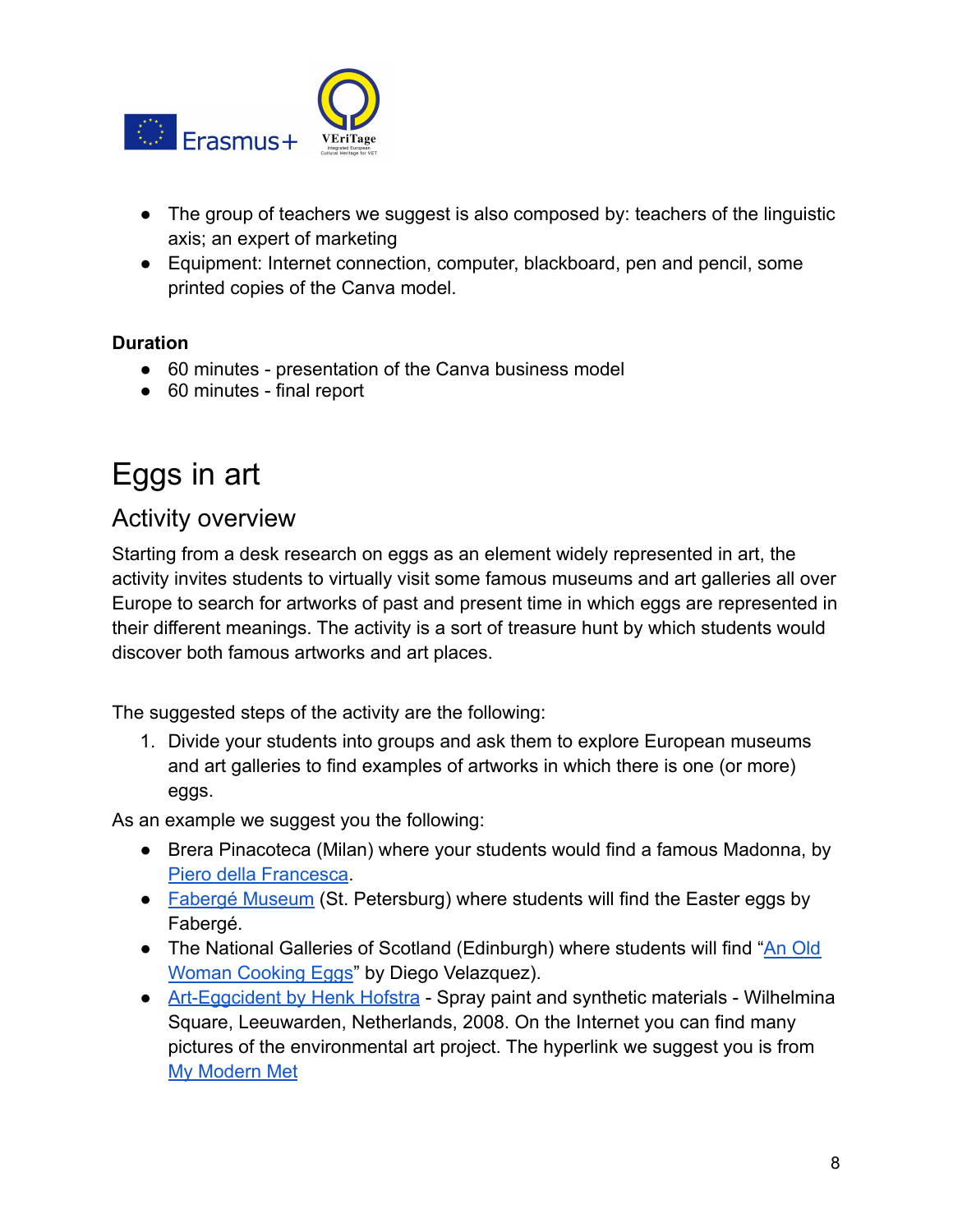

- 2. Give your students 30 minutes of time to search the maximum possible number of artworks; ask them to write down a short identity card of the selected works including the meaning eggs have in each artwork. Just to name some, you can name the following artists: Hieronymus Bosch, Paul Cèzanne, Man Ray, René Magritte, Salvator Dalì, Lucio Fontana.
- 3. Ask each group of students to present their work.
- 4. Create a Google form and involve your students in voting for the best work.

### <span id="page-8-0"></span>**Resources**

### <span id="page-8-1"></span>The chocolate eggs business model

- 1. The hyperlink takes you to the DesignMarch website [\(DesignMarch](https://designmarch.is/programme/2018/eggshibition) is Iceland's annual design festival) where you can find the presentation of the exhibition.
- 2. The below mentioned resources are from [Alimentarium](http://www.alimentarium.org.) Foundation
- Eggs as a [symbol of life](https://www.alimentarium.org/en/knowledge/eggs-symbol-life)
- Eggs as a [symbol of mourning](https://www.alimentarium.org/en/knowledge/eggs-symbol-mourning)
- [Eggs in Hinduism](https://www.alimentarium.org/en/knowledge/eggs-hinduism)
- 3. The hyperlink takes you to the [Ferrero Kinder surprise](https://www.ferrerocsr.com/our-focus/kinder-surprise-joy/amazing-prodcuts/?lang=EN) official webpage, specifically focused on the product
- 4. The hyperlink takes you to a [video](https://www.youtube.com/watch?v=2FumwkBMhLo) by Alexander Osterwalder explaining the basics of th[e](https://www.youtube.com/watch?v=2FumwkBMhLo) Business Canvas model
- 5. The printable model of Alexander Osterwalder Business Canvas Model